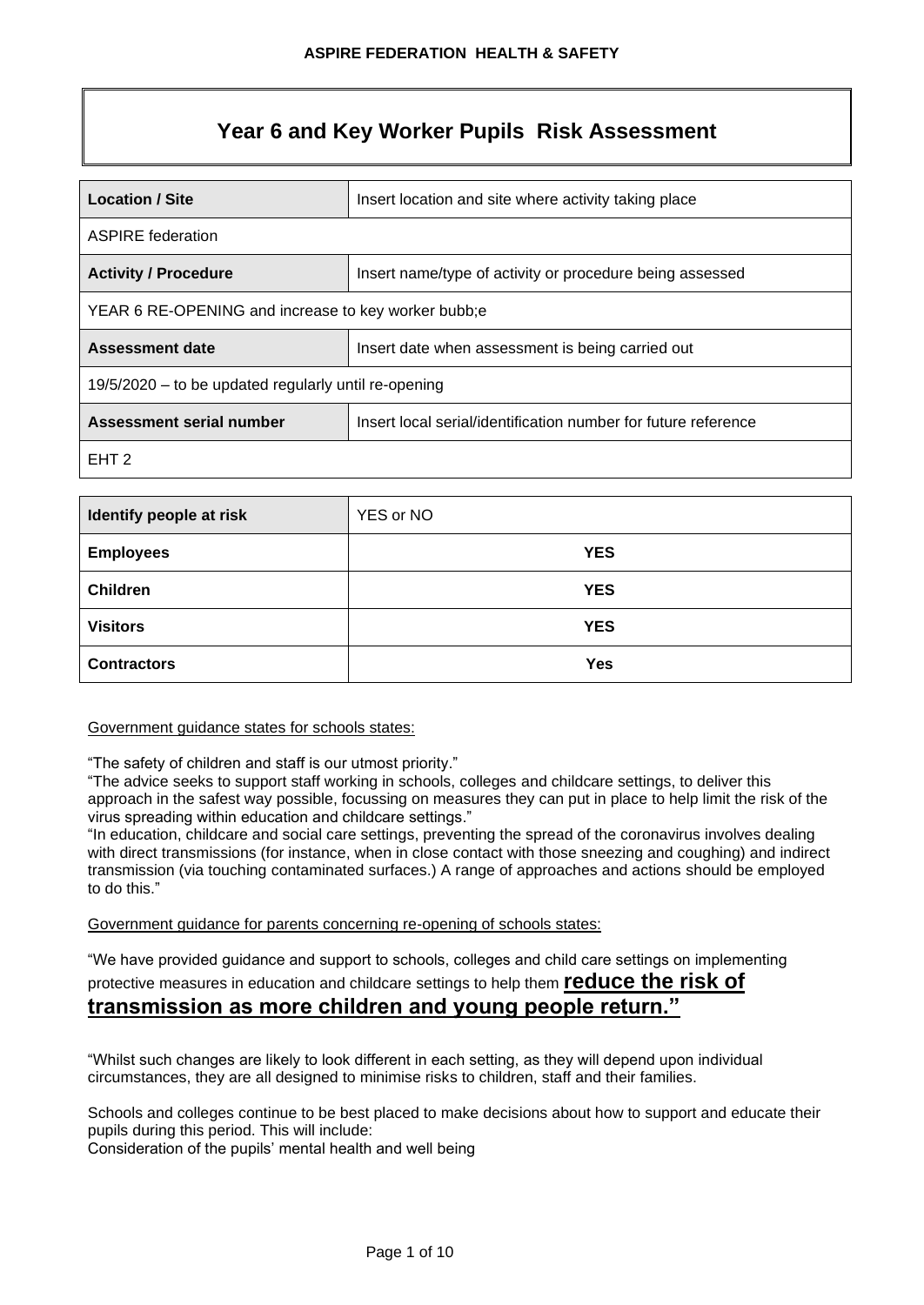Red texts are control measures from Government Guidance – Coronavirus (COVID-19); implementing protective measures in education and childcare settings 0 published 11<sup>th</sup> May 2020

| <b>Identify hazard</b>                                                                                                                                                                                                                                                                                                                                                                                                                                                                                                                                                                                                                                                                                                                                                                                                                                                                                                                                                                                                                                                                                                                                                                                                                                                                                                                         |  | Record the hazard that could cause harm or injury - add appropriate<br>detail about the type and location of hazards |                                                                                                                        |                   |  |  |  |
|------------------------------------------------------------------------------------------------------------------------------------------------------------------------------------------------------------------------------------------------------------------------------------------------------------------------------------------------------------------------------------------------------------------------------------------------------------------------------------------------------------------------------------------------------------------------------------------------------------------------------------------------------------------------------------------------------------------------------------------------------------------------------------------------------------------------------------------------------------------------------------------------------------------------------------------------------------------------------------------------------------------------------------------------------------------------------------------------------------------------------------------------------------------------------------------------------------------------------------------------------------------------------------------------------------------------------------------------|--|----------------------------------------------------------------------------------------------------------------------|------------------------------------------------------------------------------------------------------------------------|-------------------|--|--|--|
| Lack of social distancing in the classroom resulting in direct transmission of the<br>virus                                                                                                                                                                                                                                                                                                                                                                                                                                                                                                                                                                                                                                                                                                                                                                                                                                                                                                                                                                                                                                                                                                                                                                                                                                                    |  |                                                                                                                      |                                                                                                                        |                   |  |  |  |
| <b>Existing level of risk</b>                                                                                                                                                                                                                                                                                                                                                                                                                                                                                                                                                                                                                                                                                                                                                                                                                                                                                                                                                                                                                                                                                                                                                                                                                                                                                                                  |  | Consider current level of risk                                                                                       |                                                                                                                        |                   |  |  |  |
| <b>HIGH</b>                                                                                                                                                                                                                                                                                                                                                                                                                                                                                                                                                                                                                                                                                                                                                                                                                                                                                                                                                                                                                                                                                                                                                                                                                                                                                                                                    |  | <b>MEDIUM</b>                                                                                                        | <b>LOW</b>                                                                                                             | <b>NEGLIGIBLE</b> |  |  |  |
| <b>Control measures</b>                                                                                                                                                                                                                                                                                                                                                                                                                                                                                                                                                                                                                                                                                                                                                                                                                                                                                                                                                                                                                                                                                                                                                                                                                                                                                                                        |  |                                                                                                                      | List your control measures required to reduce risk - add appropriate<br>detail about the type and location of controls |                   |  |  |  |
| 1. Reduce the number of children in the classroom to enable social distancing (no more than 15)<br>school estimate 10 children in the first instance<br>2. Remove excess furniture to increase space if space to do so to hall<br>3. Children keep to their desks when in the room<br>Social distancing charter created for and with the children –<br>4.<br>(Include instructions how to line up, use of toilet, moving around the classroom etc)<br>5. Charter re-visited and modelled many times a day and linked to school behaviour system –<br>lots of praise for adherence and sanctions for non-compliance<br>6. Children isolated if cannot adhere to charter and spoken to re the need for social distancing<br>7. Lessons planned for individual work (not pairings or group work)<br>8. Feedback – using large whiteboard and visualizer and interactive whiteboard not close<br>interaction<br>9. Mark out an area for the teacher $-2m$ distancing at front of room<br>10. Children to use same desk if returning next day<br>11. Teacher and LSA are assigned to these children and stay with these children throughout the<br>day (and on sub-sequent days)<br>12. Children stay in the classroom for majority of the day and not mix with other groups<br>13. Bags, coats kept in classroom and not in shared cloakroom space |  |                                                                                                                      |                                                                                                                        |                   |  |  |  |
| <b>Remaining level of risk</b>                                                                                                                                                                                                                                                                                                                                                                                                                                                                                                                                                                                                                                                                                                                                                                                                                                                                                                                                                                                                                                                                                                                                                                                                                                                                                                                 |  |                                                                                                                      | Consider level of risk following use of control measures                                                               |                   |  |  |  |
| <b>HIGH</b>                                                                                                                                                                                                                                                                                                                                                                                                                                                                                                                                                                                                                                                                                                                                                                                                                                                                                                                                                                                                                                                                                                                                                                                                                                                                                                                                    |  | <b>MEDIUM</b>                                                                                                        | <b>LOW</b>                                                                                                             | <b>NEGLIGIBLE</b> |  |  |  |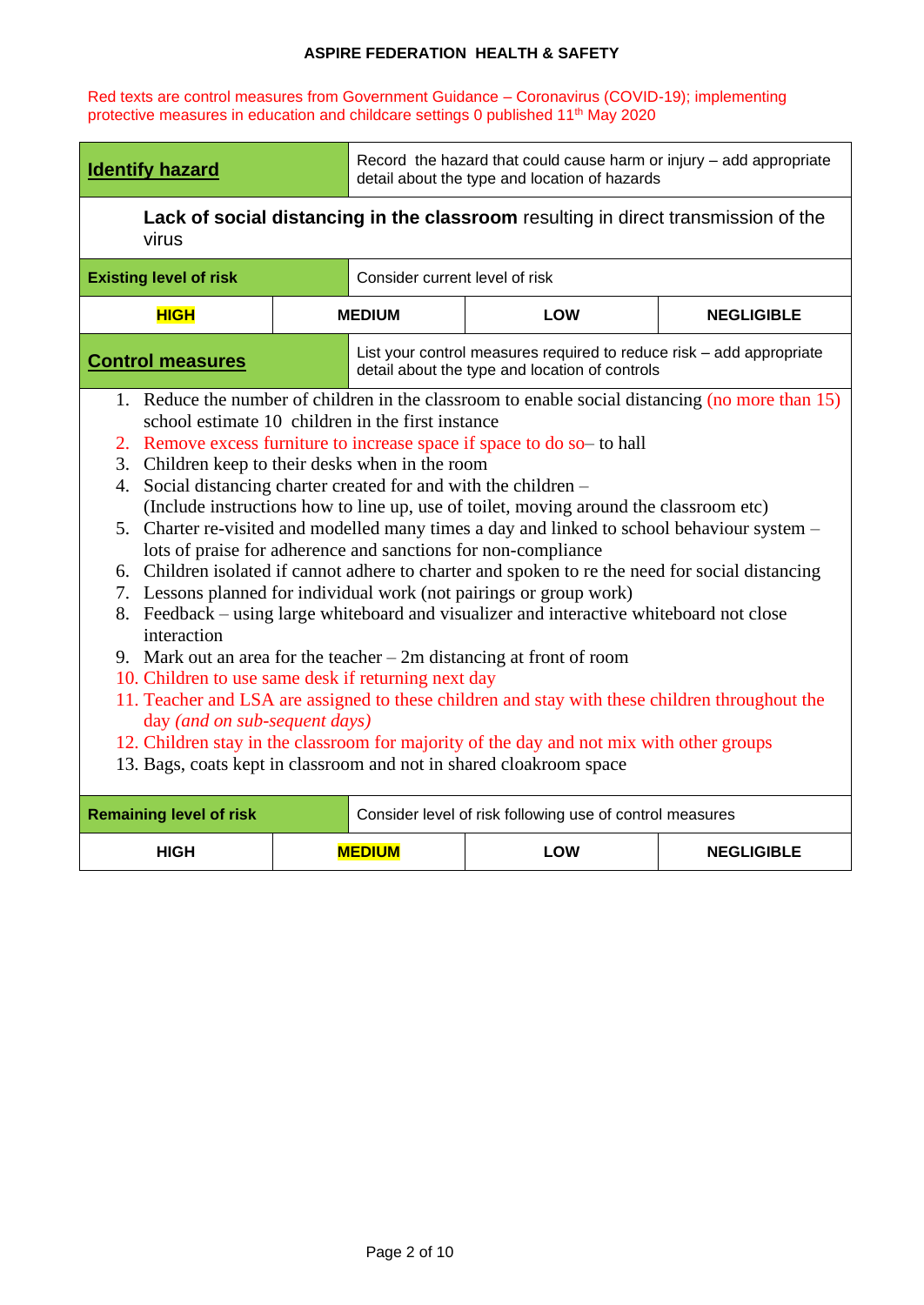| Lack of social distancing using toilets and poor hygiene resulting in direct and<br>indirect transmission of the virus<br>Consider current level of risk<br><b>Existing level of risk</b><br><b>HIGH</b><br><b>MEDIUM</b><br><b>LOW</b><br><b>NEGLIGIBLE</b><br>List your control measures required to reduce risk – add appropriate<br><b>Control measures</b><br>detail about the type and location of controls<br>1. Toilet bands / signing board used and only one boy and one girl allowed to go to toilet at a<br>time – middle sinks closed for handwashing<br>2. Allocated toilets for different groups of children<br>3. Hand gel used after toilet use as well as washing hands<br>Extra Signs in toilet re washing hands<br>4.<br>Wedges for the toilet external toilet doors if not fire doors.<br>5.<br>Extra soap ordered to ensure we do not run out<br>6.<br><b>Remaining level of risk</b><br>Consider level of risk following use of control measures<br><b>LOW</b><br><b>HIGH</b><br><b>MEDIUM</b><br><b>NEGLIGIBLE</b><br>Record the hazard that could cause harm or injury - add appropriate<br><b>Identify hazard</b><br>detail about the type and location of hazards<br>Lack of social distancing waiting to enter classroom in morning resulting in<br>direct transmission of the virus<br>Consider current level of risk<br><b>Existing level of risk</b><br><b>HIGH</b><br><b>MEDIUM</b><br><b>LOW</b><br><b>NEGLIGIBLE</b><br>List your control measures required to reduce risk – add appropriate<br><b>Control measures</b><br>detail about the type and location of controls<br>1. Each bubble has staggered<br>Allocated gate for Year 6 parents to arrive and leave from – using one way system in<br>2.<br>operation in school<br>3. Face coverings requested when on school when dropping off and picking up<br>Instructions shared re social distancing between families in the morning with parents and<br>4.<br>children<br>Signage for parents and children displayed outside the classroom<br>5.<br>6. Head of school on duty to supervise<br>Staggered drop off and pick up times for different year groups<br>7.<br><b>Remaining level of risk</b><br>Consider level of risk following use of control measures | <b>Identify hazard</b> |  | Record the hazard that could cause harm or injury – add appropriate<br>detail about the type and location of hazards |  |  |  |  |  |
|----------------------------------------------------------------------------------------------------------------------------------------------------------------------------------------------------------------------------------------------------------------------------------------------------------------------------------------------------------------------------------------------------------------------------------------------------------------------------------------------------------------------------------------------------------------------------------------------------------------------------------------------------------------------------------------------------------------------------------------------------------------------------------------------------------------------------------------------------------------------------------------------------------------------------------------------------------------------------------------------------------------------------------------------------------------------------------------------------------------------------------------------------------------------------------------------------------------------------------------------------------------------------------------------------------------------------------------------------------------------------------------------------------------------------------------------------------------------------------------------------------------------------------------------------------------------------------------------------------------------------------------------------------------------------------------------------------------------------------------------------------------------------------------------------------------------------------------------------------------------------------------------------------------------------------------------------------------------------------------------------------------------------------------------------------------------------------------------------------------------------------------------------------------------------------------------------------------------------------------------------------|------------------------|--|----------------------------------------------------------------------------------------------------------------------|--|--|--|--|--|
|                                                                                                                                                                                                                                                                                                                                                                                                                                                                                                                                                                                                                                                                                                                                                                                                                                                                                                                                                                                                                                                                                                                                                                                                                                                                                                                                                                                                                                                                                                                                                                                                                                                                                                                                                                                                                                                                                                                                                                                                                                                                                                                                                                                                                                                          |                        |  |                                                                                                                      |  |  |  |  |  |
|                                                                                                                                                                                                                                                                                                                                                                                                                                                                                                                                                                                                                                                                                                                                                                                                                                                                                                                                                                                                                                                                                                                                                                                                                                                                                                                                                                                                                                                                                                                                                                                                                                                                                                                                                                                                                                                                                                                                                                                                                                                                                                                                                                                                                                                          |                        |  |                                                                                                                      |  |  |  |  |  |
|                                                                                                                                                                                                                                                                                                                                                                                                                                                                                                                                                                                                                                                                                                                                                                                                                                                                                                                                                                                                                                                                                                                                                                                                                                                                                                                                                                                                                                                                                                                                                                                                                                                                                                                                                                                                                                                                                                                                                                                                                                                                                                                                                                                                                                                          |                        |  |                                                                                                                      |  |  |  |  |  |
|                                                                                                                                                                                                                                                                                                                                                                                                                                                                                                                                                                                                                                                                                                                                                                                                                                                                                                                                                                                                                                                                                                                                                                                                                                                                                                                                                                                                                                                                                                                                                                                                                                                                                                                                                                                                                                                                                                                                                                                                                                                                                                                                                                                                                                                          |                        |  |                                                                                                                      |  |  |  |  |  |
|                                                                                                                                                                                                                                                                                                                                                                                                                                                                                                                                                                                                                                                                                                                                                                                                                                                                                                                                                                                                                                                                                                                                                                                                                                                                                                                                                                                                                                                                                                                                                                                                                                                                                                                                                                                                                                                                                                                                                                                                                                                                                                                                                                                                                                                          |                        |  |                                                                                                                      |  |  |  |  |  |
|                                                                                                                                                                                                                                                                                                                                                                                                                                                                                                                                                                                                                                                                                                                                                                                                                                                                                                                                                                                                                                                                                                                                                                                                                                                                                                                                                                                                                                                                                                                                                                                                                                                                                                                                                                                                                                                                                                                                                                                                                                                                                                                                                                                                                                                          |                        |  |                                                                                                                      |  |  |  |  |  |
|                                                                                                                                                                                                                                                                                                                                                                                                                                                                                                                                                                                                                                                                                                                                                                                                                                                                                                                                                                                                                                                                                                                                                                                                                                                                                                                                                                                                                                                                                                                                                                                                                                                                                                                                                                                                                                                                                                                                                                                                                                                                                                                                                                                                                                                          |                        |  |                                                                                                                      |  |  |  |  |  |
|                                                                                                                                                                                                                                                                                                                                                                                                                                                                                                                                                                                                                                                                                                                                                                                                                                                                                                                                                                                                                                                                                                                                                                                                                                                                                                                                                                                                                                                                                                                                                                                                                                                                                                                                                                                                                                                                                                                                                                                                                                                                                                                                                                                                                                                          |                        |  |                                                                                                                      |  |  |  |  |  |
|                                                                                                                                                                                                                                                                                                                                                                                                                                                                                                                                                                                                                                                                                                                                                                                                                                                                                                                                                                                                                                                                                                                                                                                                                                                                                                                                                                                                                                                                                                                                                                                                                                                                                                                                                                                                                                                                                                                                                                                                                                                                                                                                                                                                                                                          |                        |  |                                                                                                                      |  |  |  |  |  |
|                                                                                                                                                                                                                                                                                                                                                                                                                                                                                                                                                                                                                                                                                                                                                                                                                                                                                                                                                                                                                                                                                                                                                                                                                                                                                                                                                                                                                                                                                                                                                                                                                                                                                                                                                                                                                                                                                                                                                                                                                                                                                                                                                                                                                                                          |                        |  |                                                                                                                      |  |  |  |  |  |
|                                                                                                                                                                                                                                                                                                                                                                                                                                                                                                                                                                                                                                                                                                                                                                                                                                                                                                                                                                                                                                                                                                                                                                                                                                                                                                                                                                                                                                                                                                                                                                                                                                                                                                                                                                                                                                                                                                                                                                                                                                                                                                                                                                                                                                                          |                        |  |                                                                                                                      |  |  |  |  |  |
|                                                                                                                                                                                                                                                                                                                                                                                                                                                                                                                                                                                                                                                                                                                                                                                                                                                                                                                                                                                                                                                                                                                                                                                                                                                                                                                                                                                                                                                                                                                                                                                                                                                                                                                                                                                                                                                                                                                                                                                                                                                                                                                                                                                                                                                          |                        |  |                                                                                                                      |  |  |  |  |  |
| <b>HIGH</b><br><b>LOW</b><br><b>MEDIUM</b><br><b>NEGLIGIBLE</b>                                                                                                                                                                                                                                                                                                                                                                                                                                                                                                                                                                                                                                                                                                                                                                                                                                                                                                                                                                                                                                                                                                                                                                                                                                                                                                                                                                                                                                                                                                                                                                                                                                                                                                                                                                                                                                                                                                                                                                                                                                                                                                                                                                                          |                        |  |                                                                                                                      |  |  |  |  |  |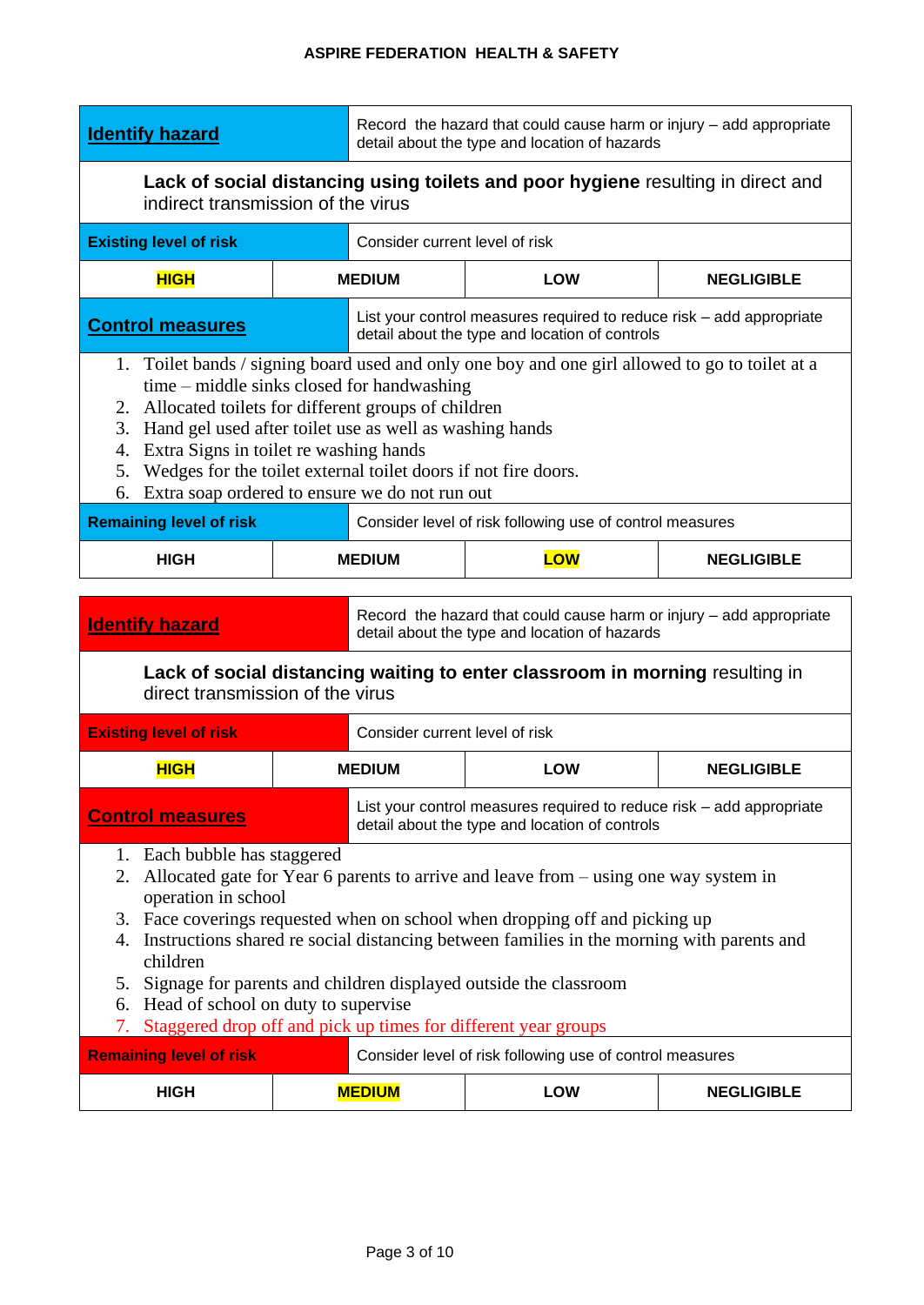| <b>Identify hazard</b>                                                                                                                                      |                                                                                                                                                                                                                                                                                                                                                                                        | Record the hazard that could cause harm or injury – add appropriate<br>detail about the type and location of hazards |                                                                                                                                                                                                                                                                           |                   |  |  |  |
|-------------------------------------------------------------------------------------------------------------------------------------------------------------|----------------------------------------------------------------------------------------------------------------------------------------------------------------------------------------------------------------------------------------------------------------------------------------------------------------------------------------------------------------------------------------|----------------------------------------------------------------------------------------------------------------------|---------------------------------------------------------------------------------------------------------------------------------------------------------------------------------------------------------------------------------------------------------------------------|-------------------|--|--|--|
| Lack of social distancing during playtimes and lunchtimes resulting in direct<br>transmission of the virus                                                  |                                                                                                                                                                                                                                                                                                                                                                                        |                                                                                                                      |                                                                                                                                                                                                                                                                           |                   |  |  |  |
| <b>Existing level of risk</b>                                                                                                                               |                                                                                                                                                                                                                                                                                                                                                                                        | Consider current level of risk                                                                                       |                                                                                                                                                                                                                                                                           |                   |  |  |  |
| <b>HIGH</b>                                                                                                                                                 |                                                                                                                                                                                                                                                                                                                                                                                        | <b>MEDIUM</b>                                                                                                        | <b>LOW</b><br><b>NEGLIGIBLE</b>                                                                                                                                                                                                                                           |                   |  |  |  |
| <b>Control measures</b>                                                                                                                                     |                                                                                                                                                                                                                                                                                                                                                                                        |                                                                                                                      | List your control measures required to reduce risk - add appropriate<br>detail about the type and location of controls                                                                                                                                                    |                   |  |  |  |
| 1.<br>2.<br>3.<br>4.<br>5.                                                                                                                                  | Staggered playtimes and allocated play area in the first instance<br>Reduced playtime equipment – hard surfaces and can be easily cleaned<br>Games discussed which encourage social distancing – football passing, catch etc<br>Staff supervision throughout - actively encouraging and insisting on social distancing<br>Children practice talking 2 meters apart – modelled by staff |                                                                                                                      |                                                                                                                                                                                                                                                                           |                   |  |  |  |
| <b>Remaining level of risk</b>                                                                                                                              |                                                                                                                                                                                                                                                                                                                                                                                        |                                                                                                                      | Consider level of risk following use of control measures                                                                                                                                                                                                                  |                   |  |  |  |
| <b>HIGH</b>                                                                                                                                                 |                                                                                                                                                                                                                                                                                                                                                                                        | <b>MEDIUM</b>                                                                                                        | <b>LOW</b>                                                                                                                                                                                                                                                                | <b>NEGLIGIBLE</b> |  |  |  |
| Record the hazard that could cause harm or injury - add appropriate<br><b>Identify hazard</b><br>detail about the type and location of hazards              |                                                                                                                                                                                                                                                                                                                                                                                        |                                                                                                                      |                                                                                                                                                                                                                                                                           |                   |  |  |  |
|                                                                                                                                                             |                                                                                                                                                                                                                                                                                                                                                                                        |                                                                                                                      |                                                                                                                                                                                                                                                                           |                   |  |  |  |
|                                                                                                                                                             |                                                                                                                                                                                                                                                                                                                                                                                        |                                                                                                                      | Lack of social distancing when eating lunch resulting in direct transmission of the virus                                                                                                                                                                                 |                   |  |  |  |
| <b>Existing level of risk</b>                                                                                                                               |                                                                                                                                                                                                                                                                                                                                                                                        | Consider current level of risk                                                                                       |                                                                                                                                                                                                                                                                           |                   |  |  |  |
| <b>HIGH</b>                                                                                                                                                 |                                                                                                                                                                                                                                                                                                                                                                                        | <b>MEDIUM</b>                                                                                                        | <b>LOW</b>                                                                                                                                                                                                                                                                | <b>NEGLIGIBLE</b> |  |  |  |
| <b>Control measures</b>                                                                                                                                     |                                                                                                                                                                                                                                                                                                                                                                                        |                                                                                                                      | List your control measures required to reduce risk – add appropriate<br>detail about the type and location of controls                                                                                                                                                    |                   |  |  |  |
| 1. Children eat in the hall – second sitting $-12.40-1.10$ pm<br>allocated to each bubble<br>One pupil at each time to approach the hatch<br>3.<br>4.<br>5. |                                                                                                                                                                                                                                                                                                                                                                                        |                                                                                                                      | 2. Children to sit on tables spaced apart by $2m$ each – two to a table – with an area of the hall<br>PPE available for kitchen staff if they wish to wear it - aprons, gloves and face masks<br>Children can be separated into further rooms to ensure social distancing |                   |  |  |  |
| <b>Remaining level of risk</b>                                                                                                                              |                                                                                                                                                                                                                                                                                                                                                                                        |                                                                                                                      | Consider level of risk following use of control measures                                                                                                                                                                                                                  |                   |  |  |  |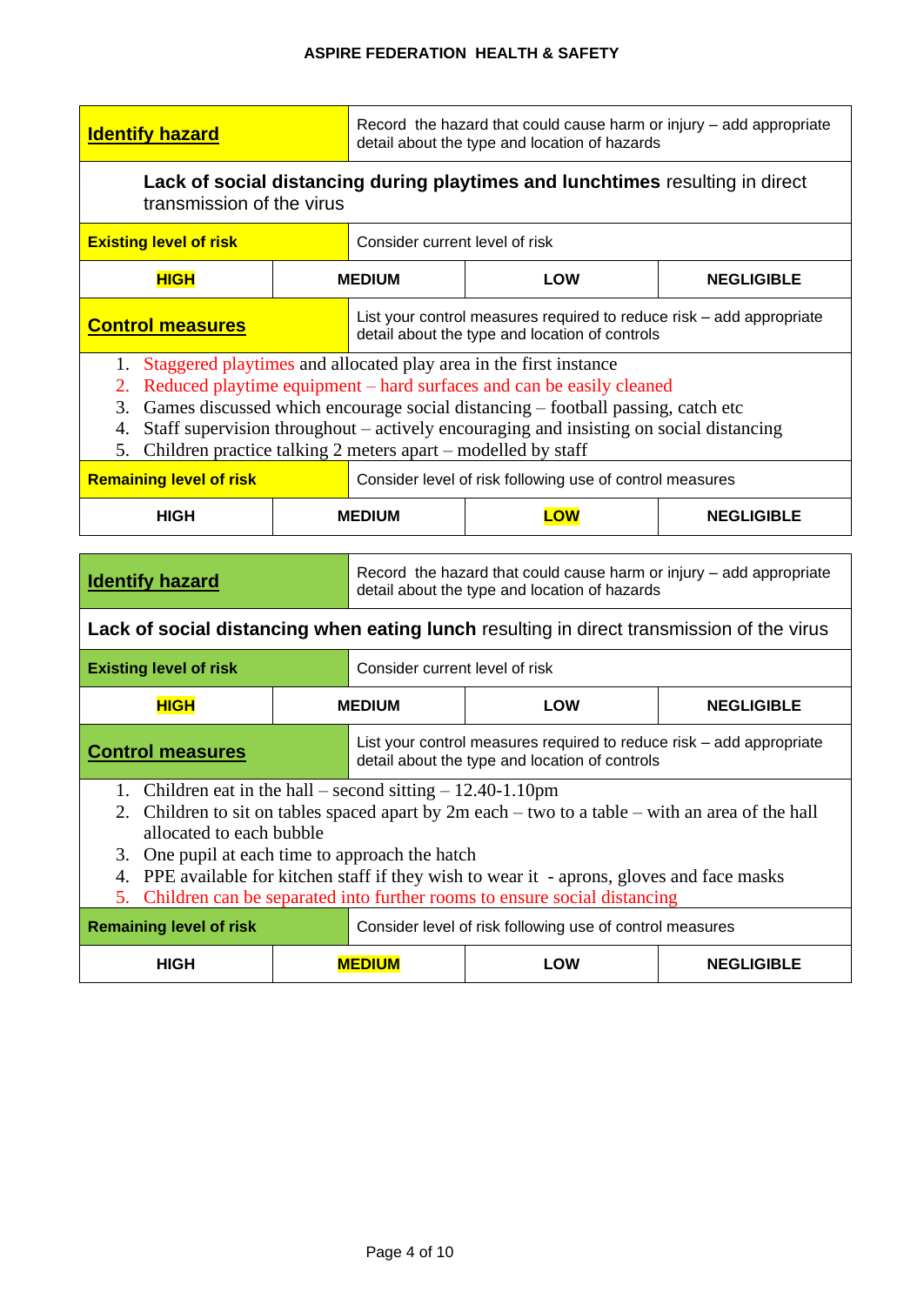| <b>Identify hazard</b>                                                                             | Record the hazard that could cause harm or injury – add appropriate<br>detail about the type and location of hazards |  |  |  |  |
|----------------------------------------------------------------------------------------------------|----------------------------------------------------------------------------------------------------------------------|--|--|--|--|
| <b>Lack of social distancing in the corridors</b> resulting in direct transmission of the<br>virus |                                                                                                                      |  |  |  |  |

| virus                                                                                                                                                                                                                                                                                                                                                                                                                                                                                                                                                                                                                              |  |                                                                                                                        |                                                                                                                        |                   |  |  |
|------------------------------------------------------------------------------------------------------------------------------------------------------------------------------------------------------------------------------------------------------------------------------------------------------------------------------------------------------------------------------------------------------------------------------------------------------------------------------------------------------------------------------------------------------------------------------------------------------------------------------------|--|------------------------------------------------------------------------------------------------------------------------|------------------------------------------------------------------------------------------------------------------------|-------------------|--|--|
| <b>Existing level of risk</b>                                                                                                                                                                                                                                                                                                                                                                                                                                                                                                                                                                                                      |  | Consider current level of risk                                                                                         |                                                                                                                        |                   |  |  |
| <b>HIGH</b>                                                                                                                                                                                                                                                                                                                                                                                                                                                                                                                                                                                                                        |  | <b>MEDIUM</b><br><b>LOW</b><br><b>NEGLIGIBLE</b>                                                                       |                                                                                                                        |                   |  |  |
| <b>Control measures</b>                                                                                                                                                                                                                                                                                                                                                                                                                                                                                                                                                                                                            |  |                                                                                                                        | List your control measures required to reduce risk – add appropriate<br>detail about the type and location of controls |                   |  |  |
| 1. Children staying in their classroom and accessing outside from classroom door<br>2. One child going to toilet at one time<br>3. Messages to office via message with one child<br>4. Staff use cloakrooms and alcoves to maximise the distance between each other<br>5. Consider one way system around the school using walkway and outside – safety concerns<br>6. Agree instructions with children concerning going and returning to toilet<br>7. When moving class around the school $-2$ metres between children $-$ one adult at back<br>insisting the distance is maintained – regular practice this in the first few days |  |                                                                                                                        |                                                                                                                        |                   |  |  |
| <b>Remaining level of risk</b>                                                                                                                                                                                                                                                                                                                                                                                                                                                                                                                                                                                                     |  |                                                                                                                        | Consider level of risk following use of control measures                                                               |                   |  |  |
| <b>HIGH</b>                                                                                                                                                                                                                                                                                                                                                                                                                                                                                                                                                                                                                        |  | <b>MEDIUM</b>                                                                                                          | <b>LOW</b>                                                                                                             | <b>NEGLIGIBLE</b> |  |  |
| <b>Identify hazard</b>                                                                                                                                                                                                                                                                                                                                                                                                                                                                                                                                                                                                             |  |                                                                                                                        | Record the hazard that could cause harm or injury - add appropriate<br>detail about the type and location of hazards   |                   |  |  |
|                                                                                                                                                                                                                                                                                                                                                                                                                                                                                                                                                                                                                                    |  |                                                                                                                        | <b>Contact of shared resources resulting in indirect transmission of the virus</b>                                     |                   |  |  |
| <b>Existing level of risk</b>                                                                                                                                                                                                                                                                                                                                                                                                                                                                                                                                                                                                      |  | Consider current level of risk                                                                                         |                                                                                                                        |                   |  |  |
| <b>HIGH</b>                                                                                                                                                                                                                                                                                                                                                                                                                                                                                                                                                                                                                        |  | <b>MEDIUM</b>                                                                                                          | <b>LOW</b>                                                                                                             | <b>NEGLIGIBLE</b> |  |  |
| <b>Control measures</b>                                                                                                                                                                                                                                                                                                                                                                                                                                                                                                                                                                                                            |  | List your control measures required to reduce risk – add appropriate<br>detail about the type and location of controls |                                                                                                                        |                   |  |  |
| 1. Children asked to bring in own stationary (or have packs of stationary labelled with their<br>name on)                                                                                                                                                                                                                                                                                                                                                                                                                                                                                                                          |  |                                                                                                                        |                                                                                                                        |                   |  |  |

- 2. Tubs of resources for individuals if needed maths cubes etc
- 3. Resources washed in disinfectant each night and left to dry if not same person using them the next day
- 4. Tables, door handles and other surfaces cleaned with disinfectant every night
- 5. Lessons planned so resources are individual and not shared or on white board
- 6. Resources on tables ready for lesson and not distributed within the lesson
- 7. Plastic packets (zippy) bags used for individual resources
- 8. Children encouraged to wash hands / use hand gel before lessons and after each lesson

| <b>Remaining level of risk</b> |               |  | Consider level of risk following use of control measures |                   |
|--------------------------------|---------------|--|----------------------------------------------------------|-------------------|
| <b>HIGH</b>                    | <b>MEDIUM</b> |  | LOW                                                      | <b>NEGLIGIBLE</b> |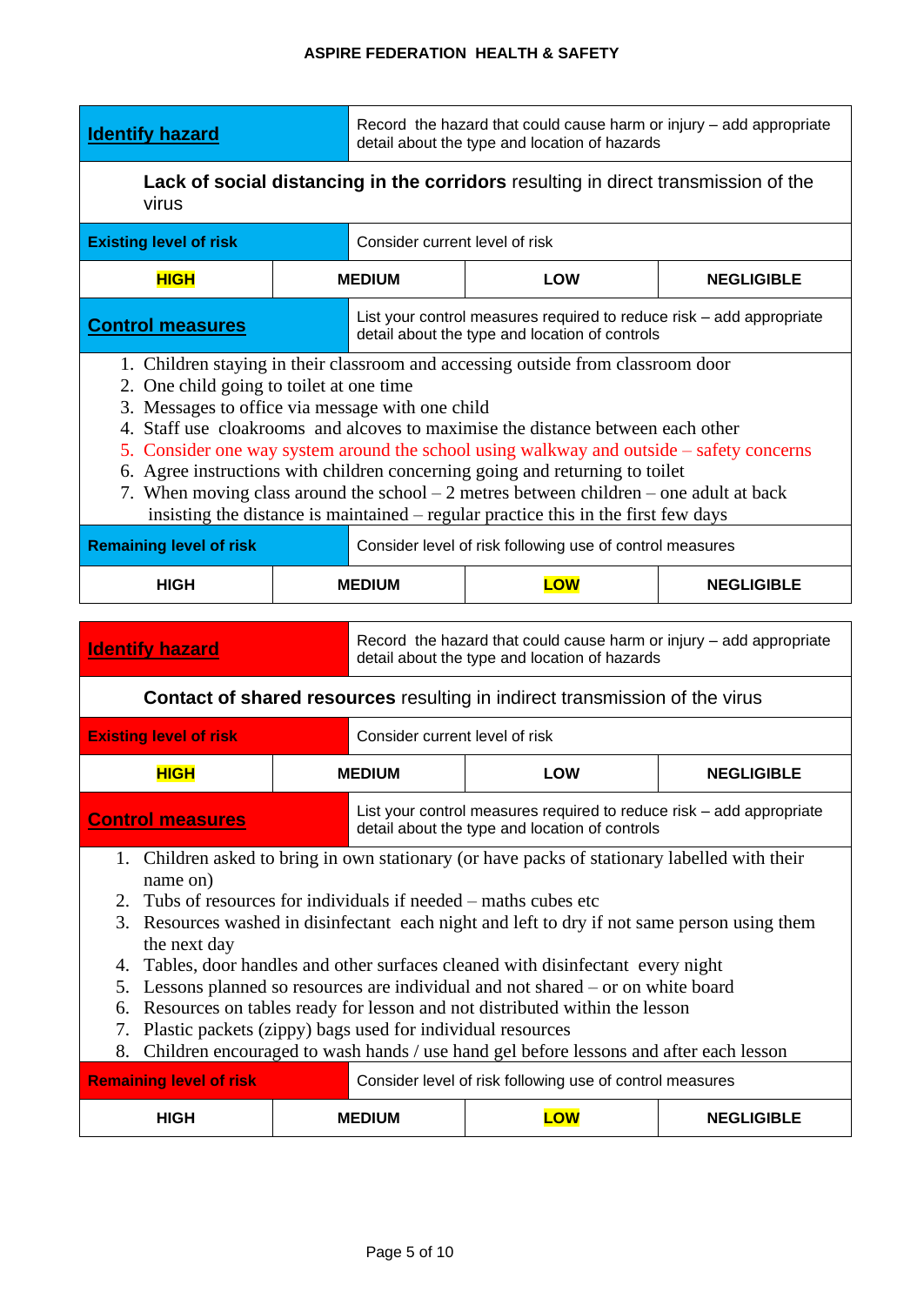| <b>Identify hazard</b>                                                                                                                                                                                                                                                                                                                                                                                                                                                                                                                                                                                                                                                                                                                                                                                                                                                                                                                                                             |  | Record the hazard that could cause harm or injury - add appropriate<br>detail about the type and location of hazards |                                                                                                                        |                   |  |  |  |
|------------------------------------------------------------------------------------------------------------------------------------------------------------------------------------------------------------------------------------------------------------------------------------------------------------------------------------------------------------------------------------------------------------------------------------------------------------------------------------------------------------------------------------------------------------------------------------------------------------------------------------------------------------------------------------------------------------------------------------------------------------------------------------------------------------------------------------------------------------------------------------------------------------------------------------------------------------------------------------|--|----------------------------------------------------------------------------------------------------------------------|------------------------------------------------------------------------------------------------------------------------|-------------------|--|--|--|
| <b>Emotional distress of the children</b>                                                                                                                                                                                                                                                                                                                                                                                                                                                                                                                                                                                                                                                                                                                                                                                                                                                                                                                                          |  |                                                                                                                      |                                                                                                                        |                   |  |  |  |
| <b>Existing level of risk</b>                                                                                                                                                                                                                                                                                                                                                                                                                                                                                                                                                                                                                                                                                                                                                                                                                                                                                                                                                      |  | Consider current level of risk                                                                                       |                                                                                                                        |                   |  |  |  |
| <b>HIGH</b>                                                                                                                                                                                                                                                                                                                                                                                                                                                                                                                                                                                                                                                                                                                                                                                                                                                                                                                                                                        |  | <b>MEDIUM</b>                                                                                                        | <b>LOW</b>                                                                                                             | <b>NEGLIGIBLE</b> |  |  |  |
| <b>Control measures</b>                                                                                                                                                                                                                                                                                                                                                                                                                                                                                                                                                                                                                                                                                                                                                                                                                                                                                                                                                            |  |                                                                                                                      | List your control measures required to reduce risk – add appropriate<br>detail about the type and location of controls |                   |  |  |  |
| 1. Children to have teacher and/or TA in the first instance in each staff group to link to each<br>bubble<br>Small numbers of children to support their emotional need<br>2.<br>time in school has regular PSHCE to ensure transition is successful from home to school<br>3.<br>2 metre social distancing time out space in ELM provision available for children who are<br>4.<br>distressed                                                                                                                                                                                                                                                                                                                                                                                                                                                                                                                                                                                      |  |                                                                                                                      |                                                                                                                        |                   |  |  |  |
| <b>Remaining level of risk</b>                                                                                                                                                                                                                                                                                                                                                                                                                                                                                                                                                                                                                                                                                                                                                                                                                                                                                                                                                     |  |                                                                                                                      | Consider level of risk following use of control measures                                                               |                   |  |  |  |
| <b>HIGH</b>                                                                                                                                                                                                                                                                                                                                                                                                                                                                                                                                                                                                                                                                                                                                                                                                                                                                                                                                                                        |  | <b>MEDIUM</b>                                                                                                        | <b>LOW</b>                                                                                                             | <b>NEGLIGIBLE</b> |  |  |  |
| <b>Identify hazard</b><br>Emotional distress of the staff – including anxiety                                                                                                                                                                                                                                                                                                                                                                                                                                                                                                                                                                                                                                                                                                                                                                                                                                                                                                      |  |                                                                                                                      | Record the hazard that could cause harm or injury - add appropriate<br>detail about the type and location of hazards   |                   |  |  |  |
| <b>Existing level of risk</b>                                                                                                                                                                                                                                                                                                                                                                                                                                                                                                                                                                                                                                                                                                                                                                                                                                                                                                                                                      |  | Consider current level of risk                                                                                       |                                                                                                                        |                   |  |  |  |
| <b>HIGH</b>                                                                                                                                                                                                                                                                                                                                                                                                                                                                                                                                                                                                                                                                                                                                                                                                                                                                                                                                                                        |  | <b>MEDIUM</b>                                                                                                        | <b>LOW</b>                                                                                                             | <b>NEGLIGIBLE</b> |  |  |  |
| <b>Control measures</b>                                                                                                                                                                                                                                                                                                                                                                                                                                                                                                                                                                                                                                                                                                                                                                                                                                                                                                                                                            |  |                                                                                                                      | List your control measures required to reduce risk – add appropriate                                                   |                   |  |  |  |
| detail about the type and location of controls<br>1. Inclusion in risk assessment process – input into hazard identification and control measures<br>Staff meeting – virtually – to discuss concerns and shared control measures<br>2.<br>Sharing of support helplines<br>3.<br>At least one SLT member of staff on site everyday for staff to share concerns with<br>4.<br>Risk assessments reviewed after day one, week one and fortnightly after that – this is flexible<br>5.<br>Separate risk assessment for the office area<br>6.<br>Designated "staff areas" areas for different groups of staff - maybe rota for same area if<br>7.<br>needed<br>8. Planned time for planning and preparation within the week esp for those with children in<br>school<br>9. Extremely vulnerable staff (Shielding) work from home<br>10. Vulnerable staff - those suggests to strict social distancing - working at home or in school<br>with strict 2 metre distancing measures in place |  |                                                                                                                      |                                                                                                                        |                   |  |  |  |

| <b>Remaining level of risk</b> |               |  | Consider level of risk following use of control measures |                   |
|--------------------------------|---------------|--|----------------------------------------------------------|-------------------|
| HIGH                           | <b>MEDIUM</b> |  | LOW                                                      | <b>NEGLIGIBLE</b> |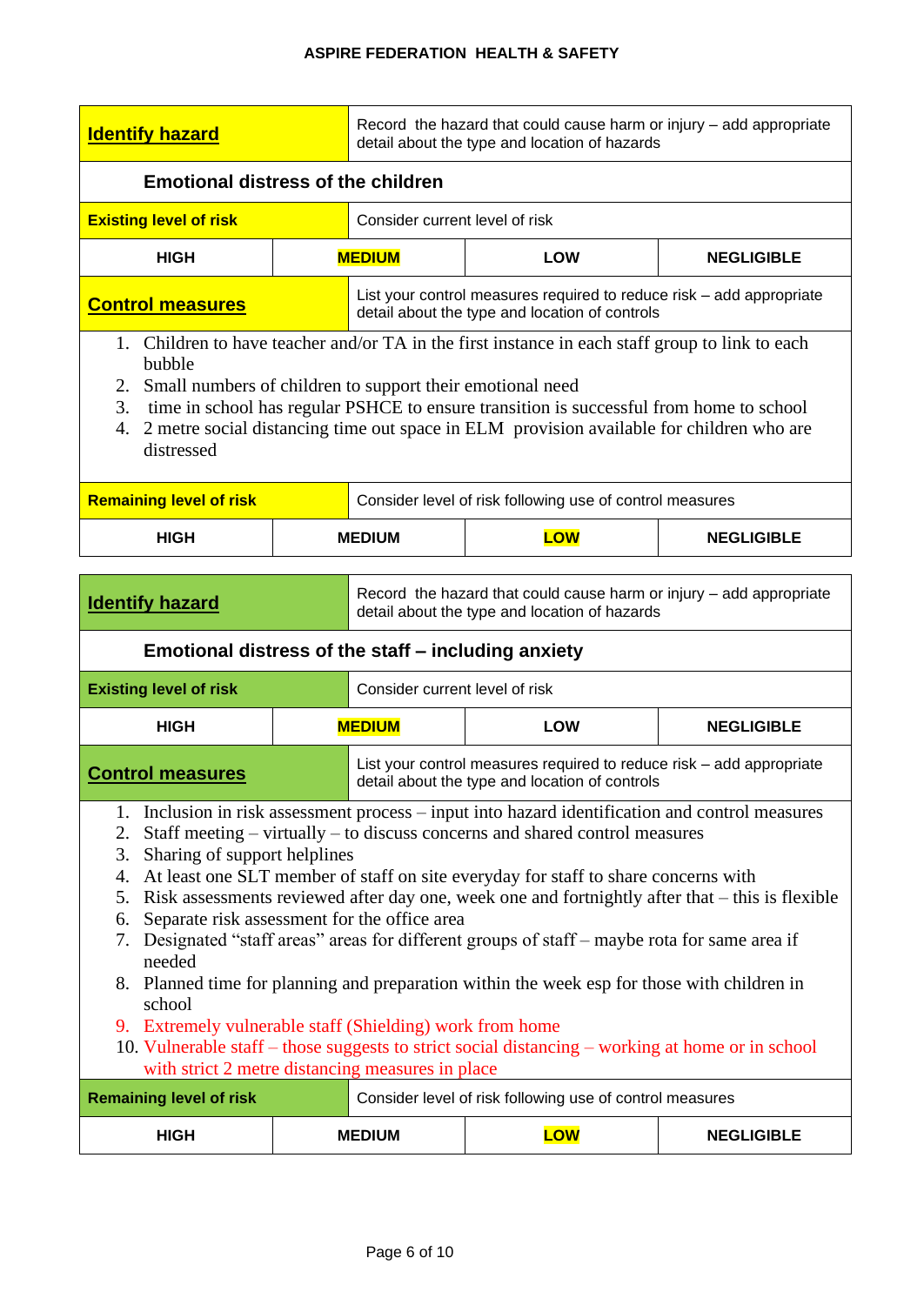| <b>Identify hazard</b>                                                                                                                                                                                                                                                                                                                                                                                                                                                                                                                                                                                                                                                                                      |  | Record the hazard that could cause harm or injury - add appropriate<br>detail about the type and location of hazards |                                                                                                                        |                   |  |  |  |
|-------------------------------------------------------------------------------------------------------------------------------------------------------------------------------------------------------------------------------------------------------------------------------------------------------------------------------------------------------------------------------------------------------------------------------------------------------------------------------------------------------------------------------------------------------------------------------------------------------------------------------------------------------------------------------------------------------------|--|----------------------------------------------------------------------------------------------------------------------|------------------------------------------------------------------------------------------------------------------------|-------------------|--|--|--|
| direct transmission of the virus                                                                                                                                                                                                                                                                                                                                                                                                                                                                                                                                                                                                                                                                            |  | Risk of spreading virus due to close contact with children - 1:1 resulting in                                        |                                                                                                                        |                   |  |  |  |
| <b>Existing level of risk</b>                                                                                                                                                                                                                                                                                                                                                                                                                                                                                                                                                                                                                                                                               |  | Consider current level of risk                                                                                       |                                                                                                                        |                   |  |  |  |
| <b>HIGH</b>                                                                                                                                                                                                                                                                                                                                                                                                                                                                                                                                                                                                                                                                                                 |  | <b>MEDIUM</b>                                                                                                        | <b>LOW</b>                                                                                                             | <b>NEGLIGIBLE</b> |  |  |  |
| <b>Control measures</b>                                                                                                                                                                                                                                                                                                                                                                                                                                                                                                                                                                                                                                                                                     |  |                                                                                                                      | List your control measures required to reduce risk - add appropriate<br>detail about the type and location of controls |                   |  |  |  |
| 1. Seek expert guidance from special schools re support for children with behaviour difficulties<br>- that might need restraint and display spitting, biting etc. Leading to individual risk<br>assessments<br>2. Masks purchased if needed – N95 grade and instructions form PHE re cleaning – so issued to<br>individuals<br>3. Extra disposable aprons ordered<br>Extra gloves ordered<br>4.<br>5. Reduced timetable / exclusion / inclusion considered if necessary if children are acting in a<br>way staff are put at risk<br>Pls note the Government guidance states "Wearing face coverings or face masks is not<br>recommended"<br>ONLY 1 PUPIL needing a 1;1 will be attending in June at present |  |                                                                                                                      |                                                                                                                        |                   |  |  |  |
| <b>Remaining level of risk</b>                                                                                                                                                                                                                                                                                                                                                                                                                                                                                                                                                                                                                                                                              |  |                                                                                                                      | Consider level of risk following use of control measures                                                               |                   |  |  |  |
| <b>HIGH</b>                                                                                                                                                                                                                                                                                                                                                                                                                                                                                                                                                                                                                                                                                                 |  | <b>MEDIUM</b>                                                                                                        | <b>LOW</b>                                                                                                             | <b>NEGLIGIBLE</b> |  |  |  |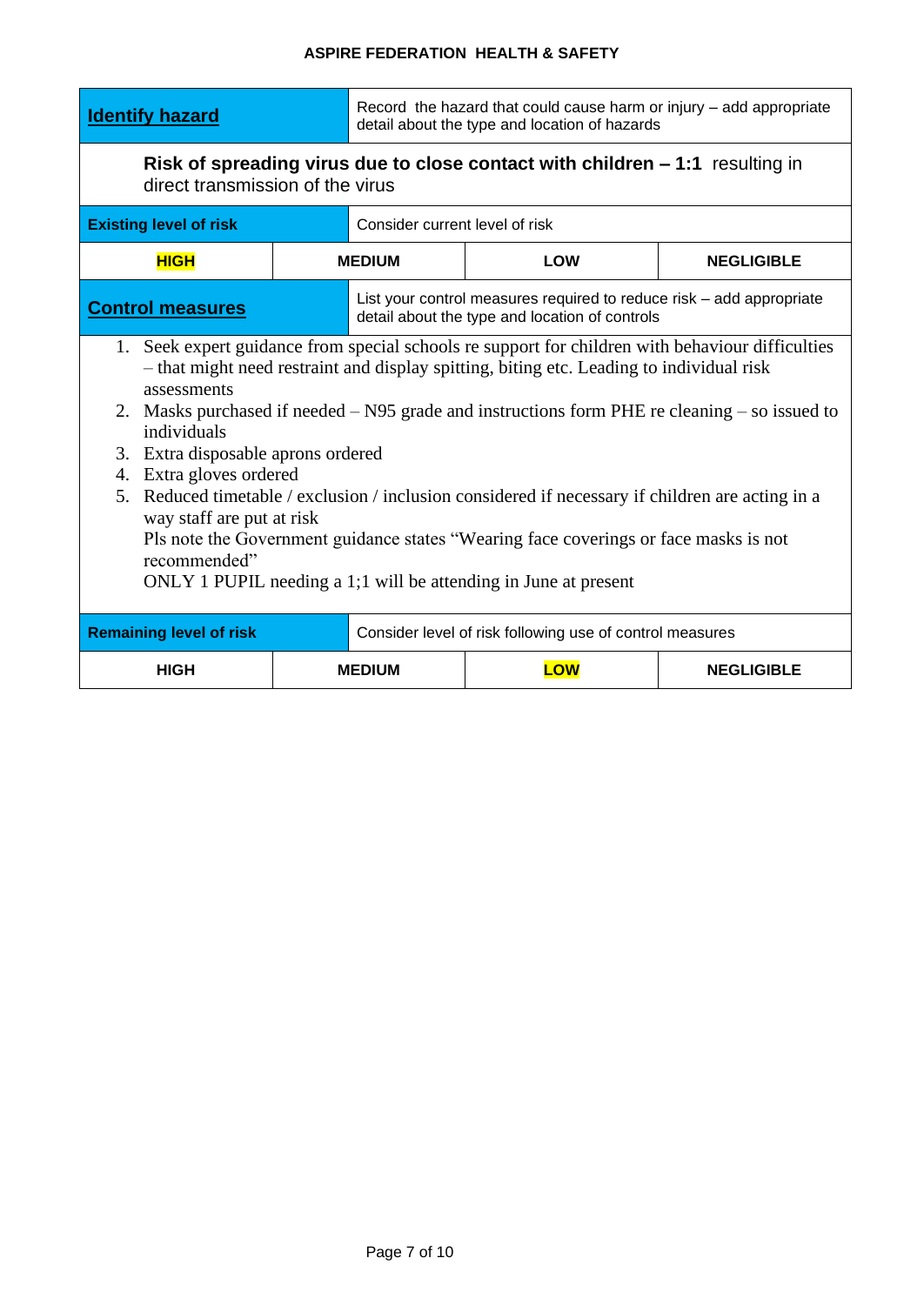**Identify hazard** Record the hazard that could cause harm or injury – add appropriate detail about the type and location of hazards

**Risk of spreading virus due to poor hygiene** resulting in indirect transmission of the virus

| <b>Existing level of risk</b>                                    | Consider current level of risk                                                                                                                                                                                                                                                                                                                                                                                               |  |  |  |  |  |
|------------------------------------------------------------------|------------------------------------------------------------------------------------------------------------------------------------------------------------------------------------------------------------------------------------------------------------------------------------------------------------------------------------------------------------------------------------------------------------------------------|--|--|--|--|--|
| <b>HIGH</b>                                                      | <b>MEDIUM</b><br><b>LOW</b><br><b>NEGLIGIBLE</b>                                                                                                                                                                                                                                                                                                                                                                             |  |  |  |  |  |
| <b>Control measures</b>                                          | List your control measures required to reduce risk – add appropriate<br>detail about the type and location of controls                                                                                                                                                                                                                                                                                                       |  |  |  |  |  |
| Hand gel order in large quantities<br>2.<br>3.<br>4.<br>5.<br>6. | 1. Hand gel dispenser outside of all classrooms<br>Children handwash or hand gel on entry to school, before break, after break, before lunch,<br>after lunch, leaving school, using the toilet and any time they cough or sneeze<br>Washing hands posters replaced in all washing areas<br>Reminders how to wash hands properly – videos and posters<br>Procedure agreed for children to wash hands so thorough hand washing |  |  |  |  |  |
| <b>Remaining level of risk</b>                                   | Consider level of risk following use of control measures                                                                                                                                                                                                                                                                                                                                                                     |  |  |  |  |  |
| <b>HIGH</b>                                                      | <b>LOW</b><br><b>MEDIUM</b><br><b>NEGLIGIBLE</b>                                                                                                                                                                                                                                                                                                                                                                             |  |  |  |  |  |
| <b>Identify hazard</b>                                           | Record the hazard that could cause harm or injury – add appropriate<br>detail about the type and location of hazards                                                                                                                                                                                                                                                                                                         |  |  |  |  |  |

### **Risk of infection due to lack of cleaning** resulting in indirect transmission of the virus

| <b>Existing level of risk</b>                                                                                                                                                                                                                                                                                                                                                           |  |                                                                                                                        | Consider current level of risk                           |  |  |
|-----------------------------------------------------------------------------------------------------------------------------------------------------------------------------------------------------------------------------------------------------------------------------------------------------------------------------------------------------------------------------------------|--|------------------------------------------------------------------------------------------------------------------------|----------------------------------------------------------|--|--|
| <b>HIGH</b>                                                                                                                                                                                                                                                                                                                                                                             |  | <b>LOW</b><br><b>NEGLIGIBLE</b><br><b>MEDIUM</b>                                                                       |                                                          |  |  |
| <b>Control measures</b>                                                                                                                                                                                                                                                                                                                                                                 |  | List your control measures required to reduce risk - add appropriate<br>detail about the type and location of controls |                                                          |  |  |
| 1. All surfaces, handles, toilets and shared equipment will be cleaned each day using<br>disinfectant<br>2. PPE will be worn by all cleaning staff<br>3. Some resources will be rotated and left to de-contaminate for 3 or 4 days after cleaning to<br>reduce the risk of indirect transmission<br>Soft furnishings and soft / cloth toys will be removed from use in classrooms<br>4. |  |                                                                                                                        |                                                          |  |  |
| <b>Remaining level of risk</b>                                                                                                                                                                                                                                                                                                                                                          |  |                                                                                                                        | Consider level of risk following use of control measures |  |  |

**HIGH MEDIUM LOW NEGLIGIBLE**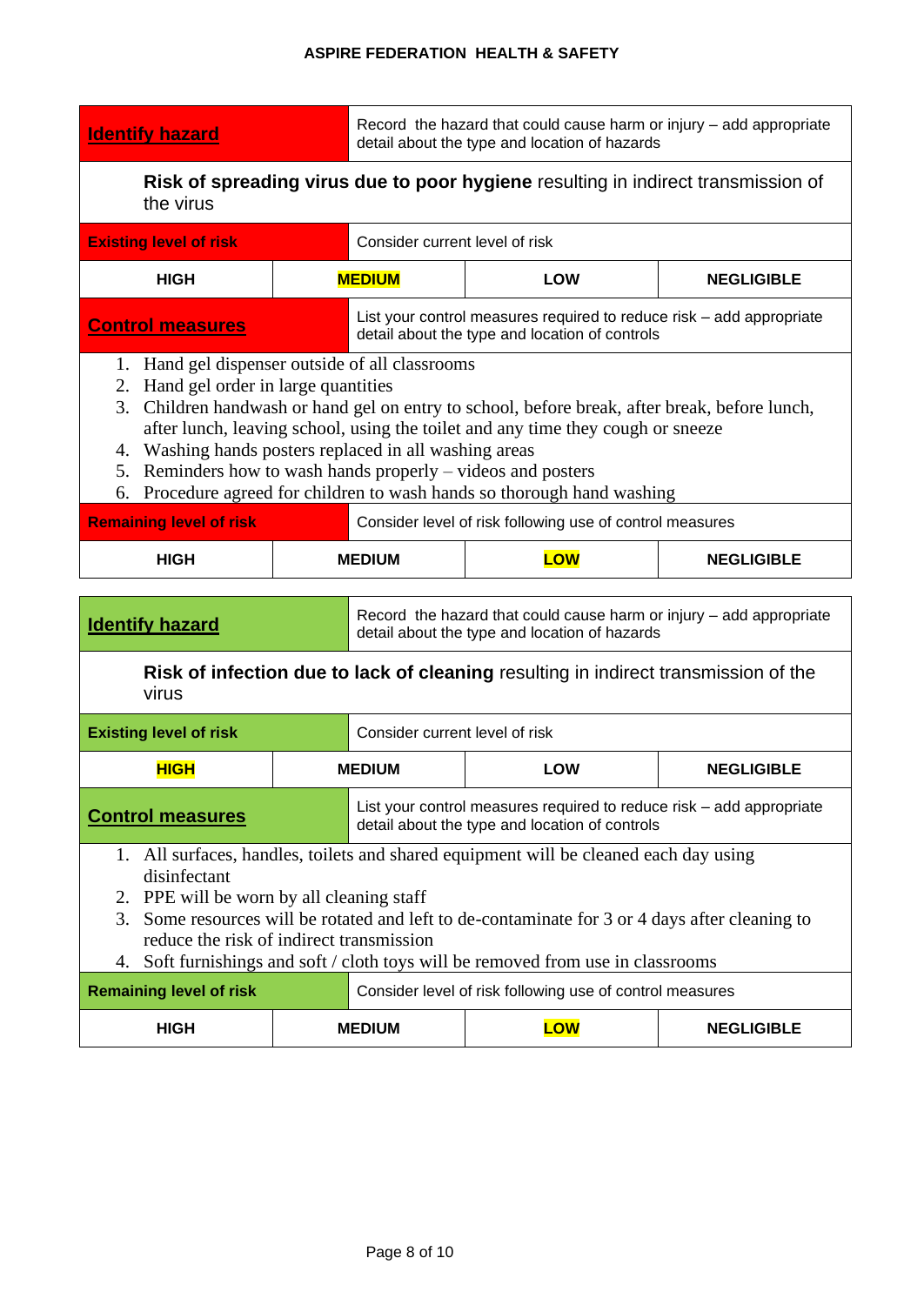| <b>Identify hazard</b>                                                                                                                                                                                                                                                                                                                                                                                                                                                                                                                                                                                                                                                                                                    |                                                                                                                 | Record the hazard that could cause harm or injury - add appropriate<br>detail about the type and location of hazards |                   |  |  |
|---------------------------------------------------------------------------------------------------------------------------------------------------------------------------------------------------------------------------------------------------------------------------------------------------------------------------------------------------------------------------------------------------------------------------------------------------------------------------------------------------------------------------------------------------------------------------------------------------------------------------------------------------------------------------------------------------------------------------|-----------------------------------------------------------------------------------------------------------------|----------------------------------------------------------------------------------------------------------------------|-------------------|--|--|
|                                                                                                                                                                                                                                                                                                                                                                                                                                                                                                                                                                                                                                                                                                                           | Risk of illness of vulnerable staff and family members through direct and<br>indirect transmission of the virus |                                                                                                                      |                   |  |  |
| <b>Existing level of risk</b>                                                                                                                                                                                                                                                                                                                                                                                                                                                                                                                                                                                                                                                                                             | Consider current level of risk                                                                                  |                                                                                                                      |                   |  |  |
| <b>HIGH</b>                                                                                                                                                                                                                                                                                                                                                                                                                                                                                                                                                                                                                                                                                                               | <b>MEDIUM</b>                                                                                                   | LOW<br><b>NEGLIGIBLE</b>                                                                                             |                   |  |  |
| List your control measures required to reduce risk – add appropriate<br><b>Control measures</b><br>detail about the type and location of controls                                                                                                                                                                                                                                                                                                                                                                                                                                                                                                                                                                         |                                                                                                                 |                                                                                                                      |                   |  |  |
| 1. Those who are clinically extremely vulnerable (those who have received a letter from<br>Government or clinician) or living with someone who is clinically extremely vulnerable are<br>to work from home<br>2. Those who are clinically vulnerable – those strongly advised to social distance in the original<br>guidance are to work at home or work in school adhering to strict 2 metre social distancing<br>from colleagues and children.<br>3. Those living with those that are clinically vulnerable can attend school and work with<br>children or adults adhering to this and other re-opening risk assessments.<br><b>Remaining level of risk</b><br>Consider level of risk following use of control measures |                                                                                                                 |                                                                                                                      |                   |  |  |
| <b>HIGH</b>                                                                                                                                                                                                                                                                                                                                                                                                                                                                                                                                                                                                                                                                                                               | <b>MEDIUM</b>                                                                                                   | LOW                                                                                                                  | <b>NEGLIGIBLE</b> |  |  |

| <b>Identify hazard</b> | Record the hazard that could cause harm or injury – add appropriate<br>detail about the type and location of hazards |
|------------------------|----------------------------------------------------------------------------------------------------------------------|
|                        |                                                                                                                      |

| <b>Existing level of risk</b> |               | Consider current level of risk |     |                   |
|-------------------------------|---------------|--------------------------------|-----|-------------------|
| <b>HIGH</b>                   | <b>MEDIUM</b> |                                | LOW | <b>NEGLIGIBLE</b> |
|                               |               |                                |     |                   |

| <b>Control measures</b> | List your control measures required to reduce risk – add appropriate<br>detail about the type and location of controls |
|-------------------------|------------------------------------------------------------------------------------------------------------------------|
|                         |                                                                                                                        |

| <b>Remaining level of risk</b> |               | Consider level of risk following use of control measures |            |                   |
|--------------------------------|---------------|----------------------------------------------------------|------------|-------------------|
| <b>HIGH</b>                    | <b>MEDIUM</b> |                                                          | <b>LOW</b> | <b>NEGLIGIBLE</b> |

| <b>OVERALL level of risk</b> |               | Consider level of risk following use of control measures |     |                   |
|------------------------------|---------------|----------------------------------------------------------|-----|-------------------|
| <b>HIGH</b>                  | <b>MEDIUM</b> |                                                          | LOW | <b>NEGLIGIBLE</b> |
| <b>Assessor's comments</b>   |               | Insert comments relevant to findings as appropriate      |     |                   |